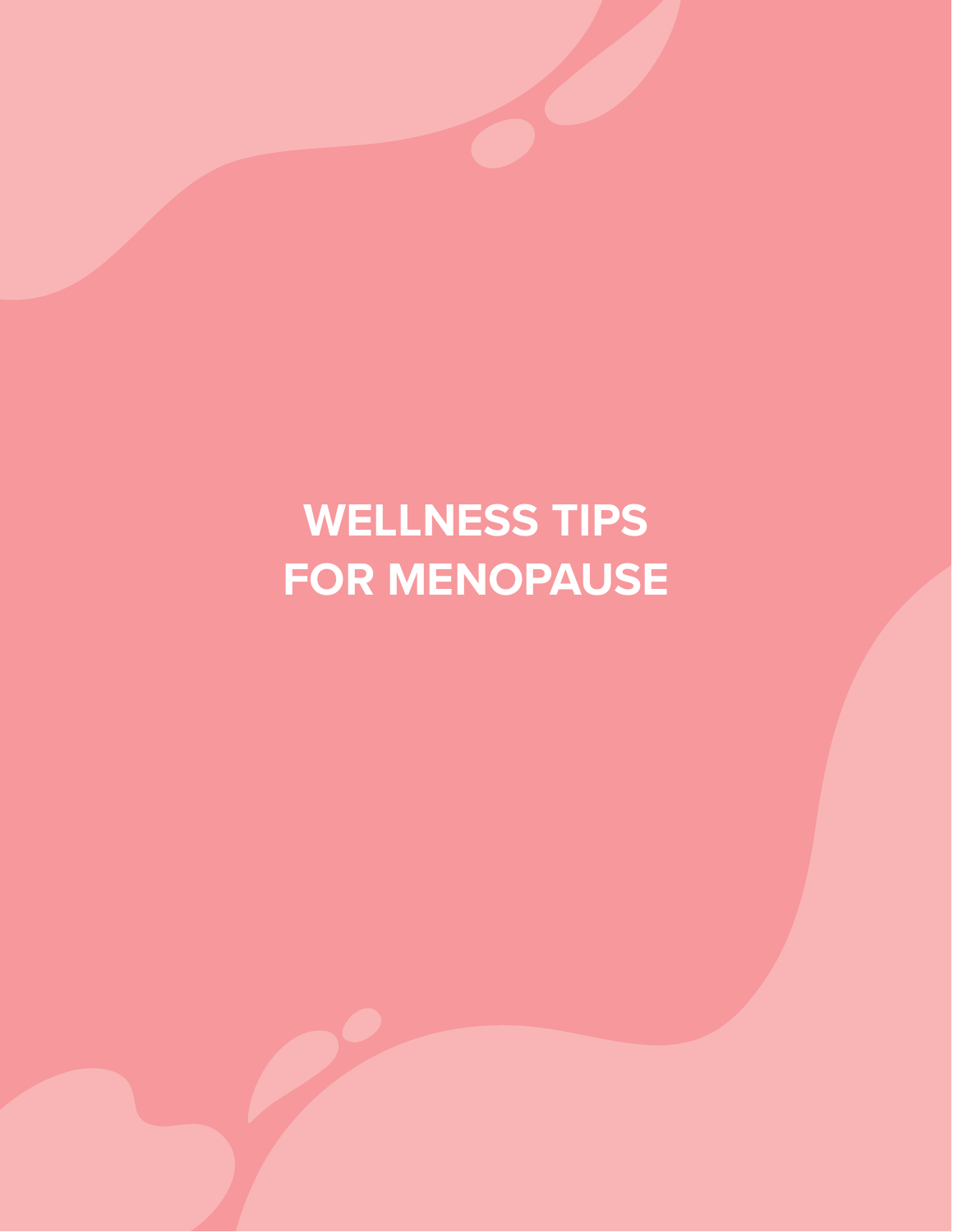### **WELLNESS TIPS FOR MENOPAUSE**



#### **MAINTAINING WORK-LIFE PRODUCTIVITY**

**~44% women in the**

**workforce older than 4517**

## **38%**

**adjusted presenteeism for women experiencing moderate to severe VMS18**



**menopause-related productivity losses worldwide17**

Many women are actively working during their menopause transition and for years beyond menopause. Symptoms, such as hot flashes and sleep disturbances, can be difficult to manage in the workplace setting, resulting in substantial absenteeism and productivity losses when working while experiencing disruptive menopause symptoms (**presenteeism**). Menopausal women in the workforce report challenges concentrating, tiredness, poor memory, feeling low or depressed, and reduced confidence.

Maintaining a healthy lifestyle and a comfortable work environment can both help to reduce symptoms and mitigate their overall impact on your work-life productivity. Keeping a positive attitude that you are not the only woman experiencing symptoms and that they will likely not go on forever can help you endure.

#### **How to Advocate for a Menopause-Friendly Workplace**

While you make effort to manage your symptoms, there are some menopause-friendly accommodations that may also help improve your workplace environment and productivity.

Workplace accommodations can include:

- ► Flexible work hours or alternative work schedules
- ► Work from home
- ► Extra or frequent breaks throughout the day
- ► Time off for medical appointments
- ▶ Comfortable workspaces (e.g., temperature adjustable, dedicated rest areas)
- ▶ Access to cold water and restrooms, as needed
- ► Flexible uniforms or adapted dress codes

Your employer is responsible for creating and maintaining a conducive and healthy work environment for all employees, including those going through menopause. If your workplace does not already have certain menopause-friendly accommodations or policies, it might be time to speak with your supervisor or Human Resources department. Although it might be an uncomfortable subject, especially at first, do not be afraid to speak up and advocate for yourself (and other women).

**If you are concerned about speaking with your employer, consider easing into the conversation with a trusted co-worker first. Having at least one person in your corner while at work can make all the difference.**

Before meeting with your supervisor or HR, consider preparing a list of your symptoms, how they affect your ability to function at work, and treatments or actions you are taking to address them. You may also want to ask your health care provider for a letter describing your menopause symptoms. You can use the **Menopause Care Journal** provided in the Appendix of the SWHR Menopause Preparedness Toolkit to help prepare for this conversation.

Productive conversations with your employer and colleagues about your menopause experience can help them to better understand and support your needs, and decide what types of accommodations you or others might need going forward.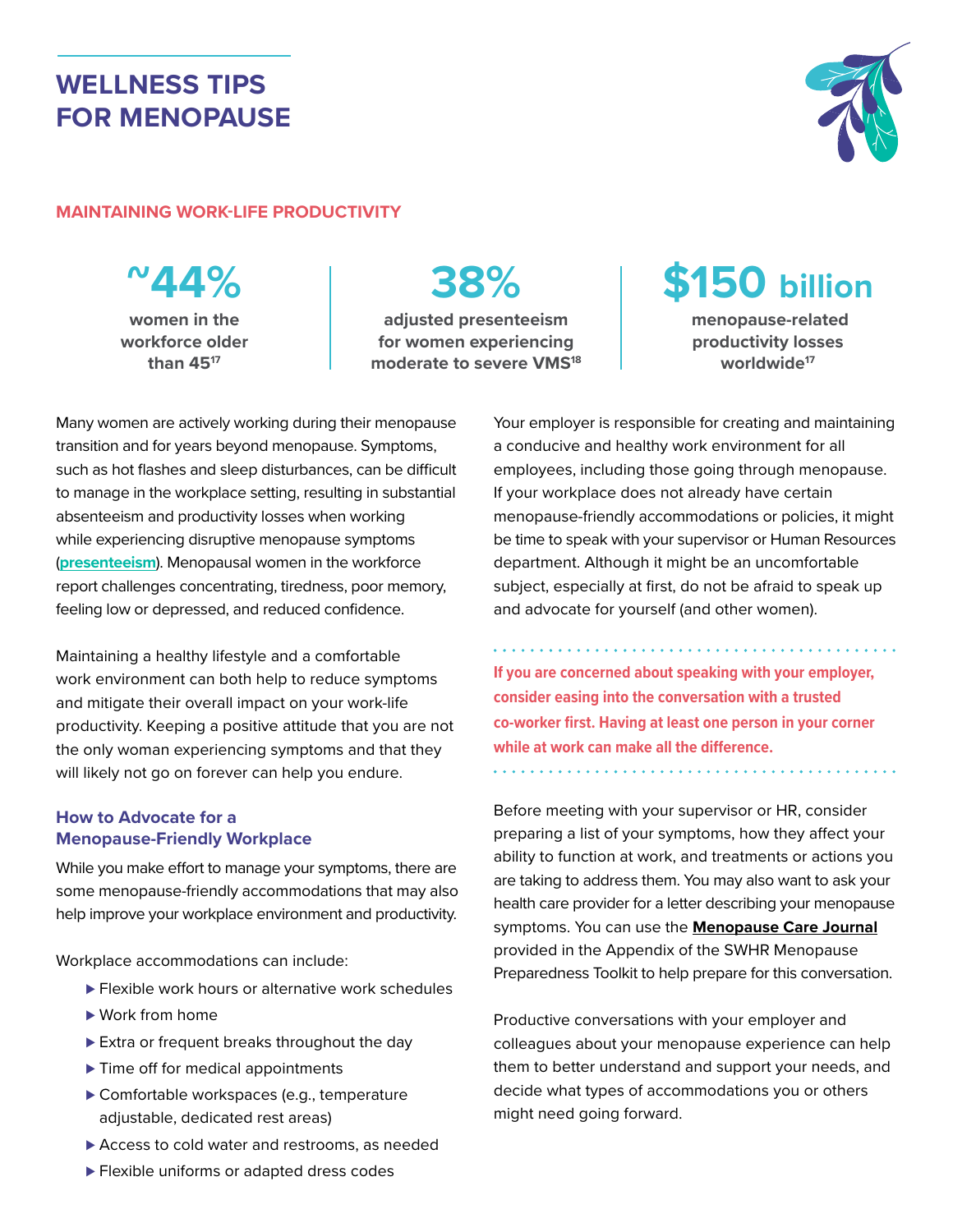

#### **MINDFULNESS & WELLBEING DURING THE MENOPAUSE TRANSITION**

**For many women, adjusting to the menopause transition can be a stressful time as they learn to cope with physical symptoms, adjust to the idea of aging, and handle other midlife stressors (e.g., responsibilities at work, home, and socially).**

#### **A Mindfulness Approach to Menopause**



Women are **1.5x** more likely to develop anxiety during perimenopause compared to before.19

Up to **60%** of women with a history of depression will experience depression during midlife.20



Some women may experience anxiety or depression for the first time during perimenopause. Other women with pre-existing, well-managed anxiety or depression may find that they need to make adjustments to maintain a healthy menopause transition.

**15-30%** of women experience symptoms severe enough to be considered a depressive disorder during perimenopause.<sup>21</sup>

#### **However…**

The risk for depression appears to decline about **2 years after** a woman's final menstrual period.<sup>22</sup>

#### **And...**

In the UK, older adults (ages 65-79) report higher levels of happiness and life satisfaction than other adult age groups.<sup>23</sup>

The most common risk factors for depression during menopause are:

- ▶ Previous history of depression, particularly hormonally sensitive depression
- ▶ Psychosocial and relationship problems (e.g., traumatic life events, abuse, loss of a loved one, financial stress)
- ► Substance and alcohol misuse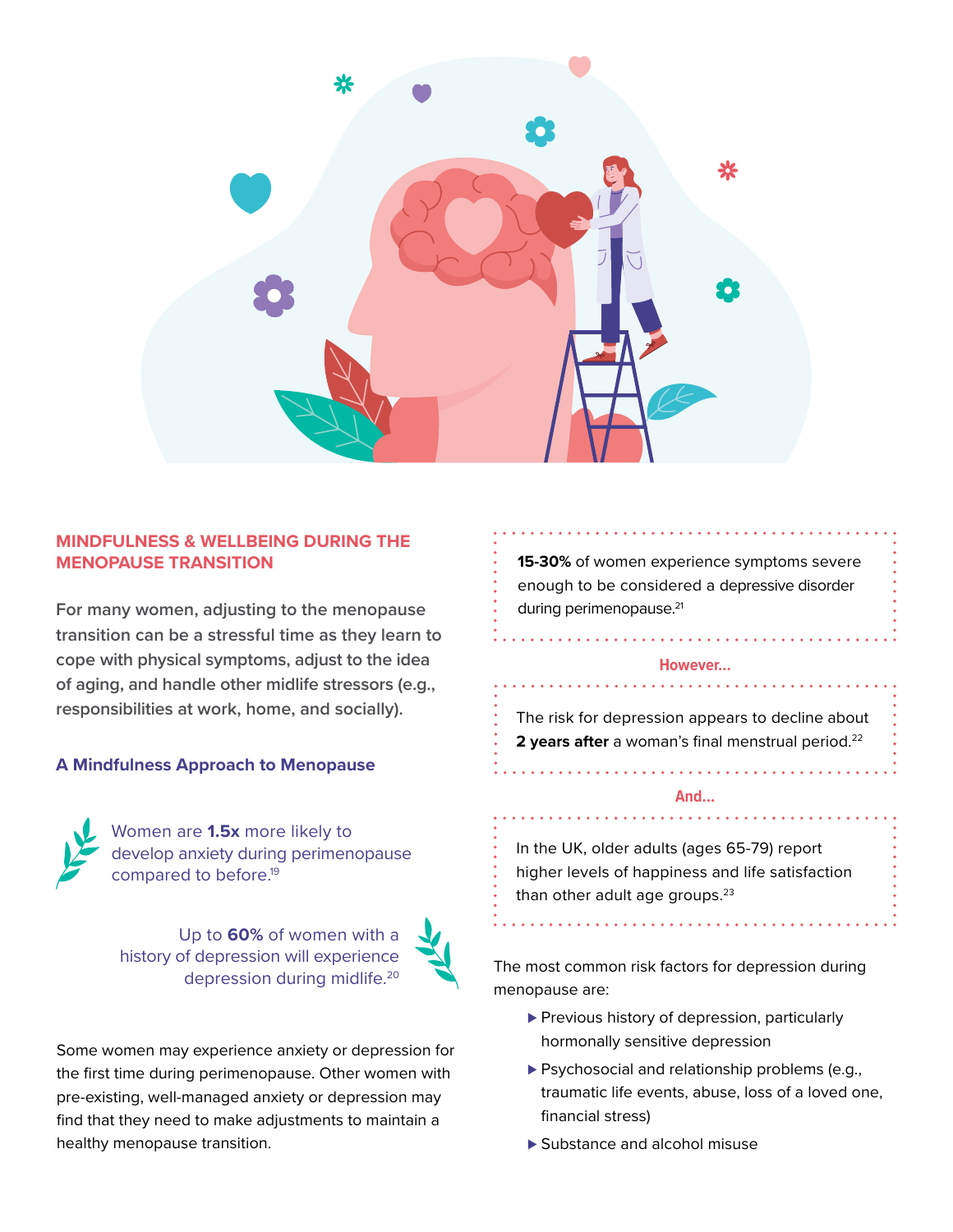Depressive and anxiety symptoms can be difficult to separate from other menopausal symptoms, such as temporary mood changes, brain fog, and the effects of poor sleep.

#### It might be a hot flash.

**A hot flash can be easily misinterpreted as a panic attack because the symptoms can be very similar. One way to tell the difference is if you experience shortness of breath – which typically only occurs with panic attacks.**

Common symptoms of anxiety and depression may include:

- fatigue
- dizziness
- chills
- nausea or reduced appetite
- heart palpitations
- chronic sweating
- feelings of sadness or hopelessness
- trouble concentrating
- irritability
- panic attacks
- sleep disturbances
- loss of interest or pleasure in activities

#### **Support During the Menopause Transition**

If your symptoms begin to interfere with your daily activities, talk to your health care provider early and often, so that you can determine lifestyle and treatment options to help manage your symptoms.



Only **1** in **25** women discuss menopause symptoms with a mental health provider.<sup>3</sup>

> Only **17%** of women speak to their significant other about their menopause symptoms.3



It can be difficult to discuss aging, menopause, and mental health challenges given the pressures of modern society and social media. However, speaking out about the challenges you face, particularly in midlife, and finding support networks through family, friends, and advocacy organizations can assist you throughout the menopause transition. Connecting with communities of support via online forums or in-person can help reinforce that you do not have to go about this alone.

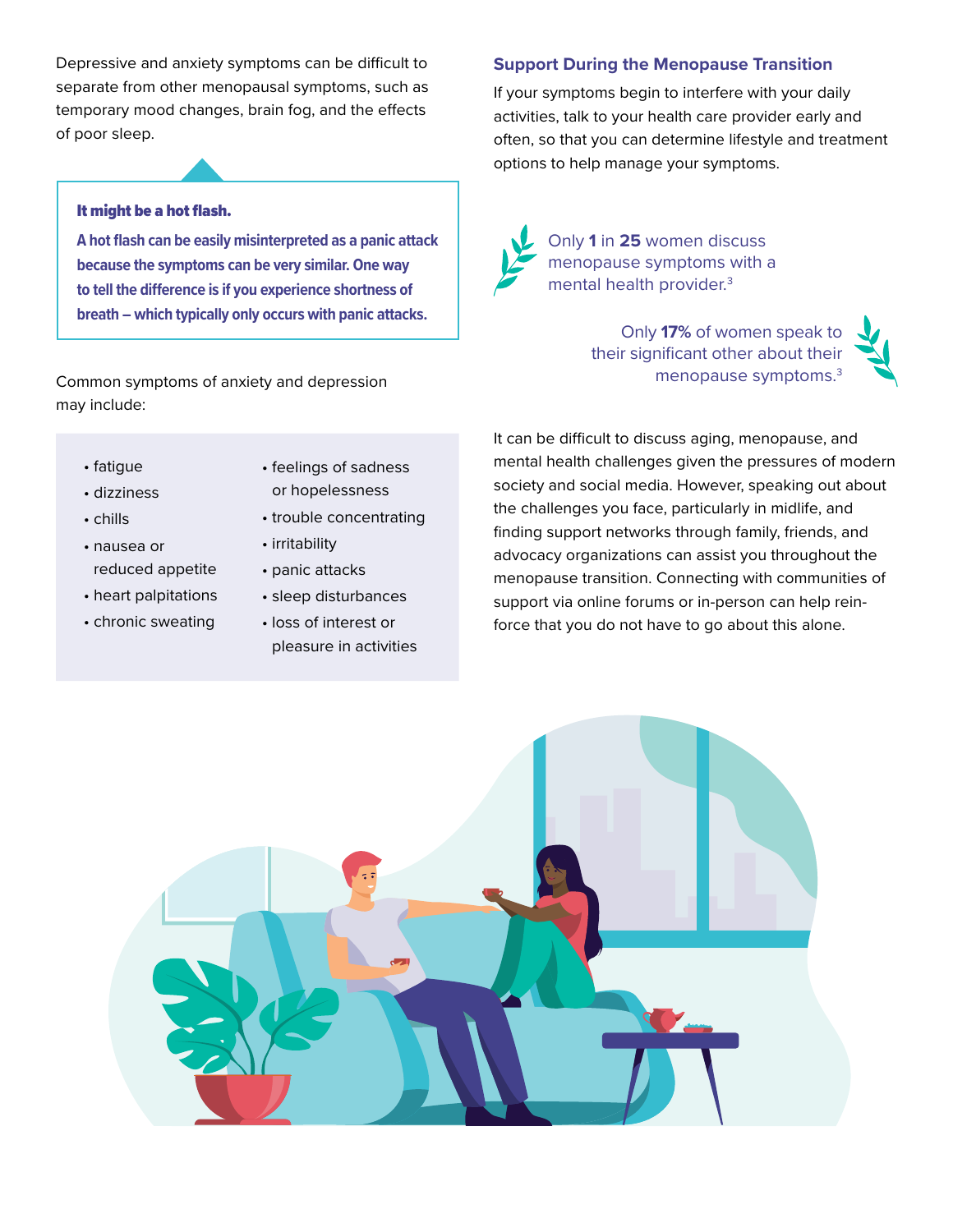#### **LIFESTYLE TIPS FOR MANAGING MENOPAUSE SYMPTOMS**

**Menopause and associated symptoms can have widespread impact on your overall quality of life, including your personal, professional, sexual, social, and career life. However, there are several lifestyle approaches you can take to promote a healthy midlife, manage your symptoms, and improve your work-life productivity.**







#### **Healthy Diet**

Studies have shown that the frequency and severity of menopause symptoms can be influenced by diet. Consuming foods that are low-fat, plant-based, and rich in calcium and soy may help to reduce vasomotor symptoms. You may also notice that certain foods (e.g., spicy and processed foods) and alcohol trigger your symptoms. A balanced diet can also reduce your risk for certain health conditions that become more common after menopause, such as weight gain, which is associated with diabetes, heart disease, and even some cancers. Ensure you're consuming a variety of essential vitamins and nutrients for long term health.

▶ You can use the Menopause Care Journal provided in the Appendix of the SWHR **Menopause Preparedness Toolkit to keep a record of what foods help and/or trigger your symptoms.**

#### **Vitamins & Nutritional Supplements**

As with any life stage, a healthy diet can ensure you do not have any nutritional deficiencies. Vitamins and other supplements may not be necessary if you are careful to obtain what you need naturally through your diet. It is important for menopausal women to get enough calcium and vitamin D. If you cannot meet your nutritional needs with dietary changes, speak with your health care provider about whether you need a vitamin or supplement.

► Femtech companies are fulfilling many unmet needs in women's health; however, **watch out for supplements or products that claim to magically alleviate symptoms. Be sure to seek information from reputable, evidence-based sources and always consult your health care provider before trying any new treatments or medication.**

#### **Exercise & Weight Management**

Weight gain during your midlife and the menopause transition is very common. Nonetheless, it is important to maintain a healthy weight and level of activity to manage menopause symptoms and lower your risk for cardiovascular disease, diabetes, and cancer. Not only can exercise help you stay physically fit, but it can also improve your overall mood and sleep. Whether a short walk or a full body workout, try to get yourself moving most days of the week. Resistance training or weights carry added benefit of improving strength, bone health, and helping to keep weight off.

⊲ **A Monthly Goals Worksheet is provided in the Appendix of the SWHR Menopause Preparedness Toolkit. Consider designing a goal around prioritizing exercise or creating other healthy habits.**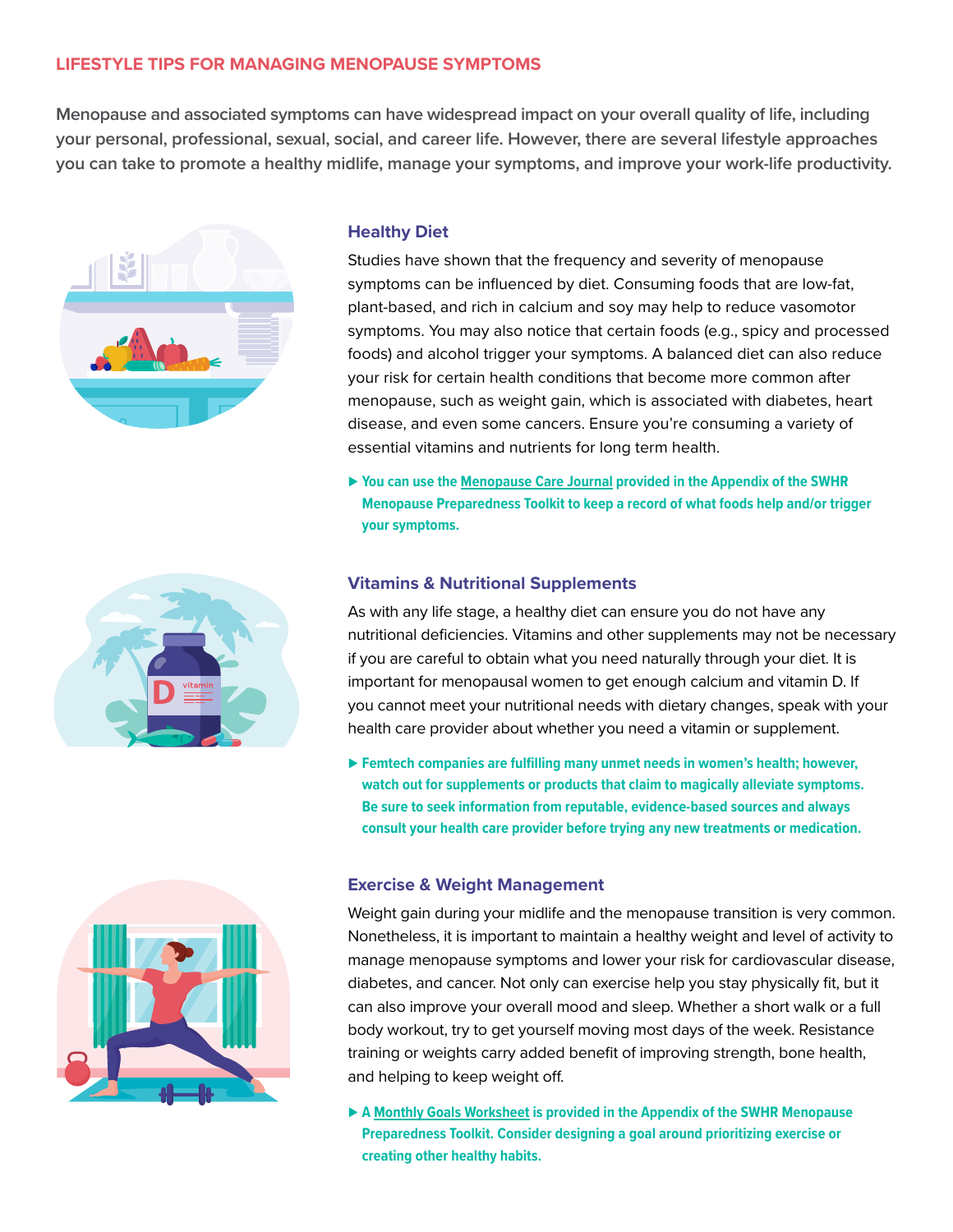

◠



Managing menopause symptoms and the midlife transition can be stressful. Finding ways to manage your stress is important for alleviating your symptoms, reducing your risk for other medical issues, and adjusting to this new life stage. There are many stress-reducing and mindfulness activities that you can practice (e.g., yoga, meditation, acupuncture). Some suggested meditation apps are listed in the **Toolkit Quick Links and Resources** section. Take some time to figure out what works for you, and what fits with your needs and goals. If your anxiety is worsening despite applying stress management techniques, contact your health care provider.

#### **Sleep**

Prioritizing sleep is important, especially if you are experiencing sleep disturbances due to menopause. You might find it helpful to create a nightly routine. Sticking to a consistent bedtime, reducing screen time an hour before bedtime to help wind down, and avoiding caffeine, alcohol, and nicotine late in the day can also help improve your sleep.







#### **Sexual Health**

Some women feel uncomfortable discussing the details of their intimate life; however, sexual health is important to overall health and is appropriate to discuss with your health care provider. If you are experiencing genitourinary symptoms, such as vaginal dryness, loss of sexual desire, difficulties with arousal or orgasm, or painful sex, that impact your sexual health, you should discuss your symptoms with your provider. There are a variety of lifestyle options to help alleviate symptoms – some are as simple as using vaginal lubricants and moisturizers or engaging in pelvic floor exercises, or your provider may be able to refer you to an expert in sexual medicine. Having open conversations with your partner about your symptoms and challenges is also important to address your sexual health and intimacy needs.

⊲ **See the Menopause Conversation Guide of the SWHR Menopause Preparedness Toolkit for more information on how to approach this topic with your partner.**

#### **Community of Support**

Connecting with other women who are also journeying through menopause can help you feel supported during this transition. You can also gain some insight as to how others have dealt with similar experiences.

▶ For more information on menopause support organizations, see the **Toolkit Quick Links and Resources section in the Appendix of the SWHR Menopause Preparedness Toolkit.**